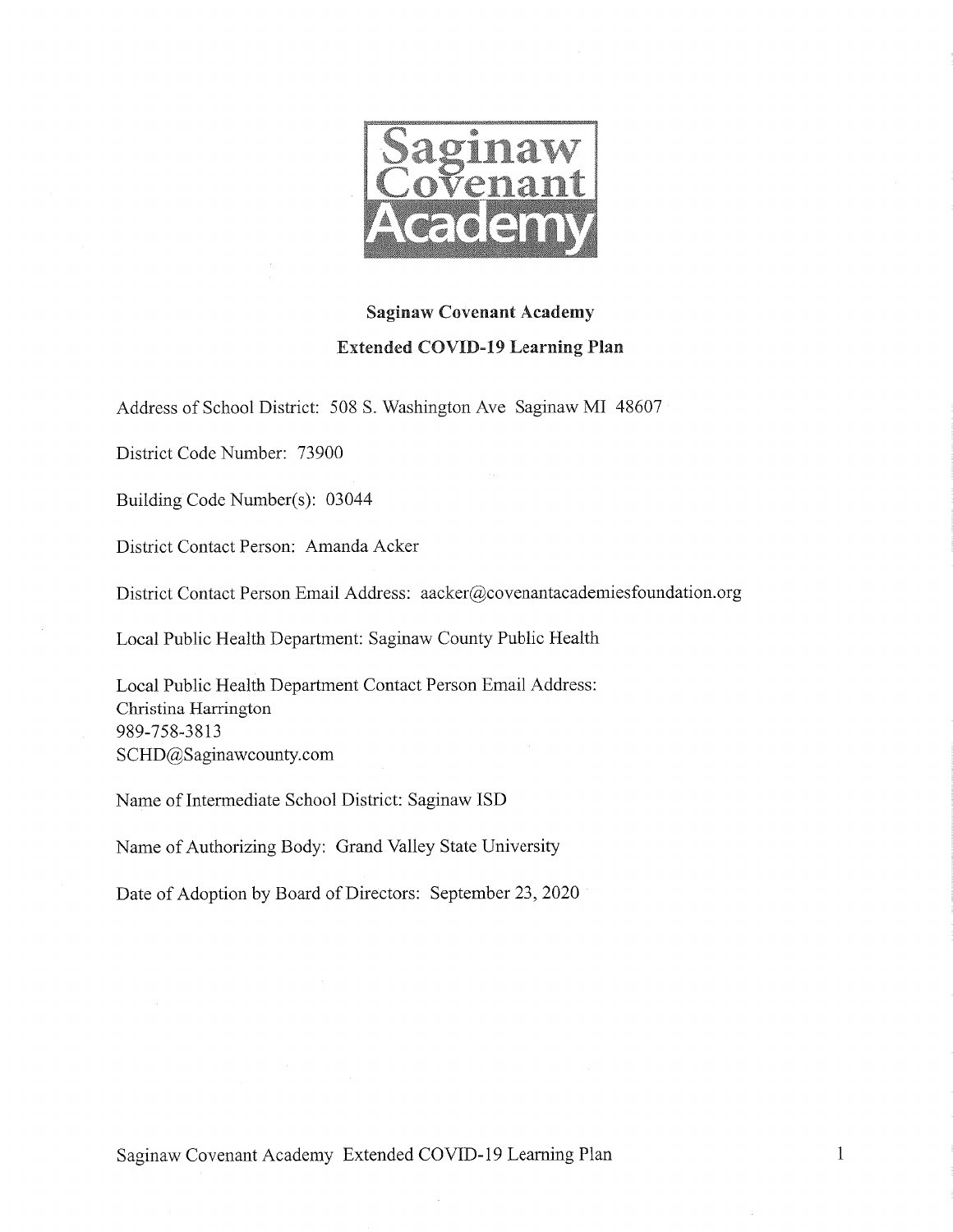#### **Assurances**

- The Academy will administer an approved benchmark assessment, or local benchmark  $\blacksquare$ assessment, or any combination thereof, to all pupils in grades K to 8 to measure proficiency in reading and mathematics within the first nine weeks of the 2020-2021 school year.
- Within thirty days after the approval of its Extended COVID-19 Learning Plan, and every 30 days × thereafter, the Academy, at a meeting of its board of directors, will re-confirm how instruction is delivered during the 2020-2021 school year and will solicit public comment, at a public meeting, from the parents or legal guardians enrolled in the Academy.
- $\blacksquare$ If delivering pupil instruction virtually, the Academy will expose each pupil to the academic standards that apply for each pupil's grade level or courses in the same scope and sequence as the Academy had planned for that exposure to occur for in-person instruction.
- If delivering pupil instruction virtually, the Academy will provide pupils with equitable access to  $\bar{\mathbf{z}}$ technology and the internet necessary to participate in instruction.
- $\blacksquare$ The Academy will ensure that students with disabilities will be provided with equitable access to instruction and accommodation in accordance with applicable state and federal laws, rules and regulations.
- The Academy, in consultation with a local health department, and district employees, will develop guidelines concerning appropriate methods for delivering pupil instruction for the 2020-2021 school year that are based on local data that are based on key metrics. A determination concerning the method for delivering pupil instruction shall remain at the Academy Board's discretion. Key metrics that the Academy will consider shall include at least all of the following:
	- COVID-19 Cases or Positive COVID-19 tests  $\cap$
	- o Hospitalizations due to COVID-19
	- Number of deaths resulting from COVID-19 over a 14-day period  $\circ$
	- COVID-19 cases for each day for each 1 million individuals  $\circ$
	- The percentage of positive COVID-19 tests over a 4-week period  $\circ$
	- Health capacity strength  $\circ$
	- Testing, tracing, and containment infrastructure with regard to COVID-19  $\circ$
- If the Academy determines that it is safe to provide in-person pupil instruction to pupils, the  $\blacksquare$ Academy will prioritize providing in-person pupil instruction to pupils in grades K to 5 who are enrolled in the Academy.
- The Academy will ensure that two  $(2)$ , 2-way interactions occur between a pupil enrolled in the Academy and the pupil's teacher or at least one (1) of the pupil's teachers during each week of the school year for at least 75% of the pupils enrolled in the Academy. The Academy will publicly announce its weekly interaction rates at each Academy Board meeting where it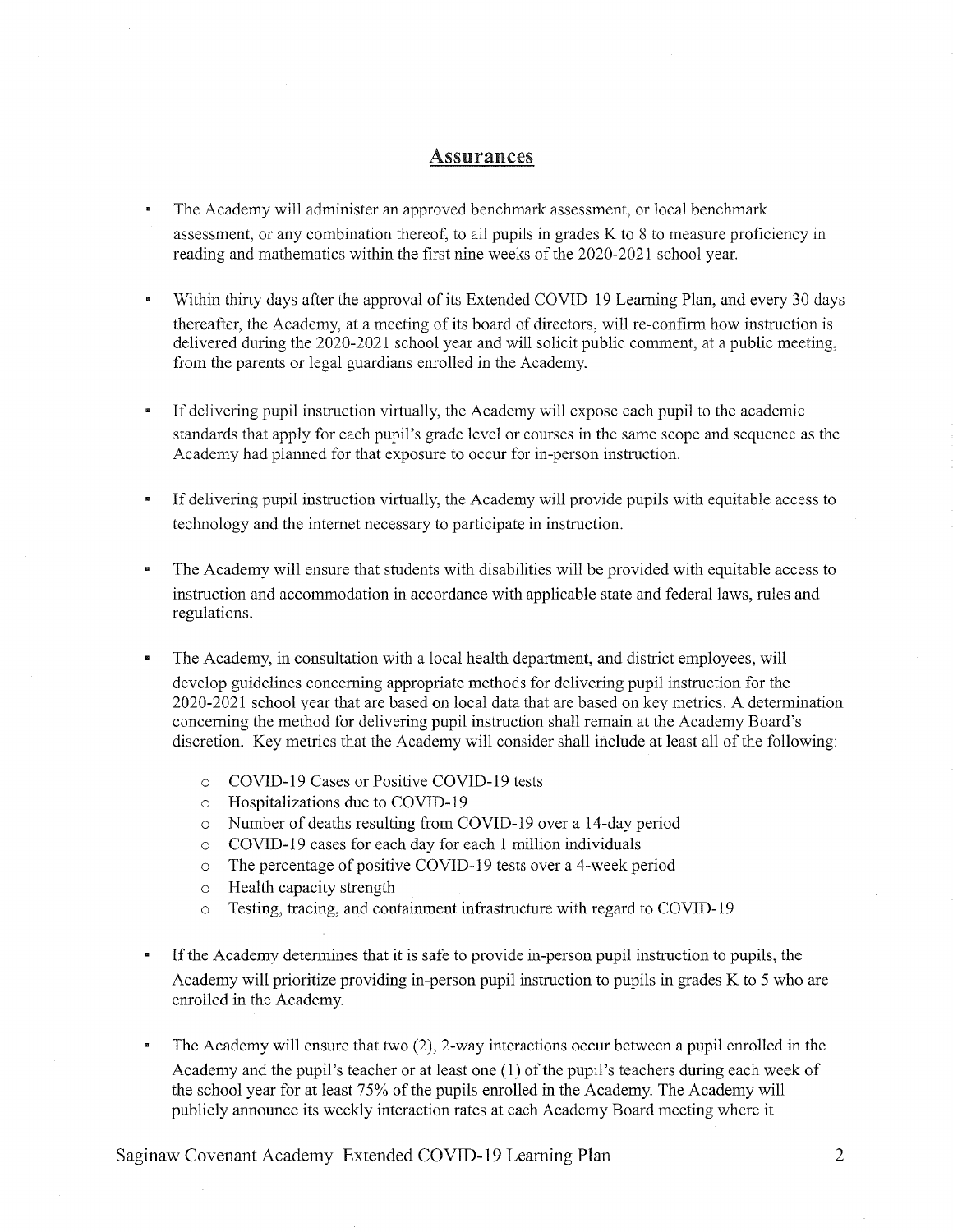re-confirm how instruction is being delivered, beginning 30 days after approval of its Extended COVID-19 Learning Plan, and every 30 days thereafter. The Academy will make those rates available through the transparency reporting link located on the Academy website each month for the 2020-2021 school year.

The Academy will create and make available on its transparency reporting link located on the Academy's website, a report concerning the progress made in meeting the educational goals contained in its Extended COVID-19 Learning Plan not later than February 1, 2021, for goals its expected would be achieved by the middle of the school year and not later than the last day of school of the 2020-2021 school year for goals the Academy expected would be achieved by the end of the school year.

President of the Board of Directors

Date

Saginaw Covenant Academy Extended COVID-19 Learning Plan

3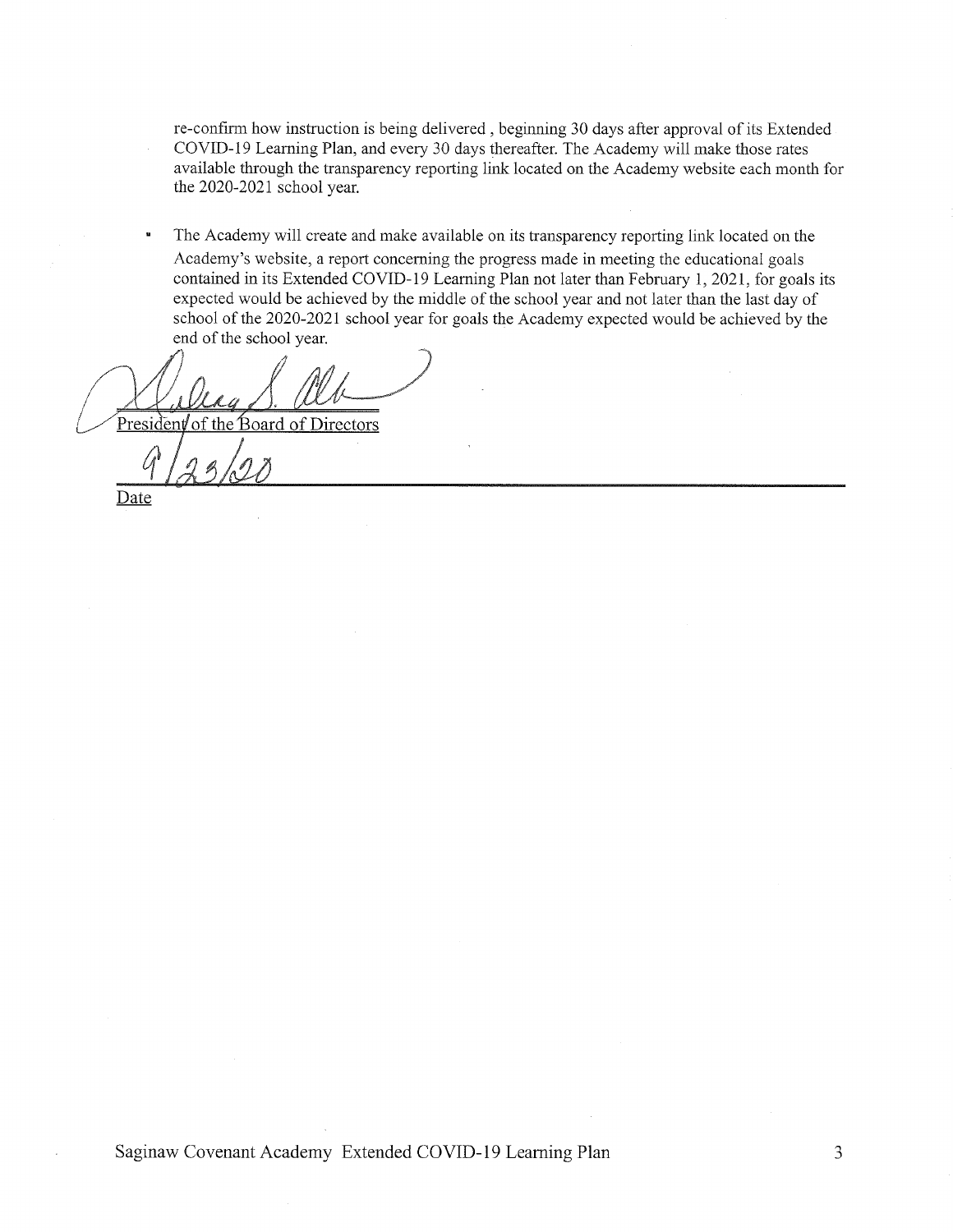Given Covid-19 and a lack of vaccine the school has developed a plan within legislature requirements to address safety and the provision of educational services for students. To maximize services & meet our mission of serving students, Saginaw Covenant Academy is working to ensure student/staff safety, provide a mission based environment to eliminate barriers, promote parent-first relationships between staff and students, and ensure academic progress leading to post-secondary goal attainment.

The benefits of an Extended COVID-19 Learning Plan include:

 $\sim$  Continuation of teaching and learning services to respond to any potential disruptions resulting from moving between the various phases identified within the Roadmap.

~Planning for short term and long term closures and/or absences.

~Building from within our academy using resources, people, curriculum, programs, etc.

 $\sim$  Incorporation of MDE policies and a variety of resources for Pandemic Learning.

~Building in multiple formats to support learning, in addition to an online platform, including assessments being put in place to monitor student learning and progress - both formal and informal assessments.

~Looking at all populations of the whole school community.

~Continued assessment of the ECLP with continued training to support continued teaching and learning for teachers and students.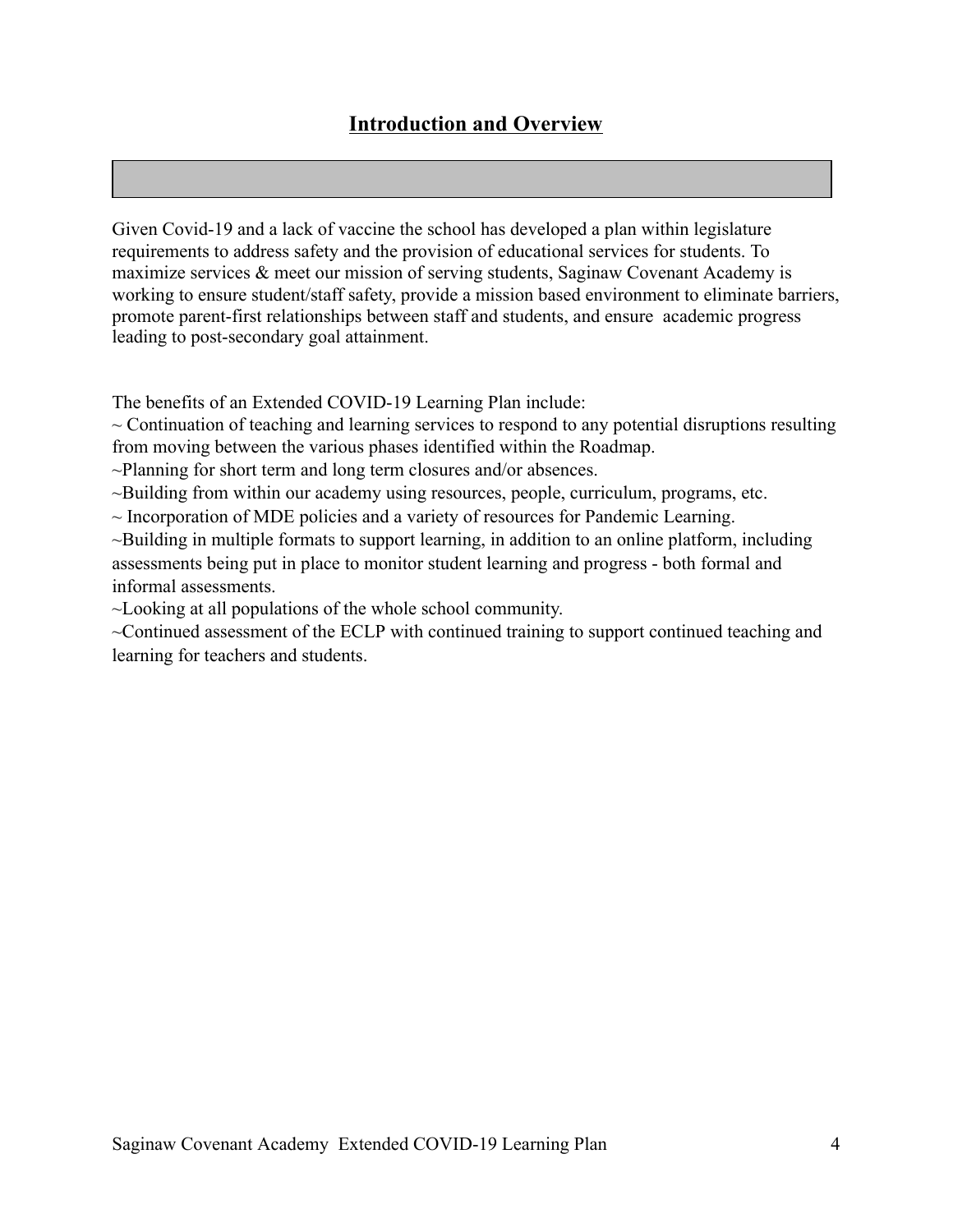## **Educational Goals**

Phases -

Each student enrolled at Saginaw Covenant Academy shall annually be classified by the school based on the phase of learning that the student is in.

Phases are defined as follows:

| Phase 0                                                                                                                                                                                                               | Phase 1                                                                                                                              | Phase 2                                                                                                                                                                                                                                                                                                                                                                                              |
|-----------------------------------------------------------------------------------------------------------------------------------------------------------------------------------------------------------------------|--------------------------------------------------------------------------------------------------------------------------------------|------------------------------------------------------------------------------------------------------------------------------------------------------------------------------------------------------------------------------------------------------------------------------------------------------------------------------------------------------------------------------------------------------|
| • Student has enrolled at the<br>school, but has not little to no<br>live attendance $(>20\%)$ .<br>• Student has either not<br>engaged or has minimally<br>engaged in the school's online<br>course platform, if any | • Student sporadically attends<br>the school $(20-65%)$ .<br>• External barriers sometimes<br>negatively affect academic<br>success. | • Student regularly attends<br>the school $(66\% \text{ or more}).$<br>• Student is earning credits at<br>a pace of 4 credits/year or<br>more.<br>• Student regularly engages<br>in and completes coursework<br>through the school's online<br>course platform, if any.<br>• Student exhibits positive<br>behaviors, mindsets that align<br>with academic success<br>regardless of external barriers |

#### Mid-year Goals by January 30, 2021:

| Domain                  | Phase 0 Target                                                              | Phase 1 Target                                                                                                      | Phase 2 Target                                                                                                                    |
|-------------------------|-----------------------------------------------------------------------------|---------------------------------------------------------------------------------------------------------------------|-----------------------------------------------------------------------------------------------------------------------------------|
| <b>Student Growth</b>   | Not factored into goal                                                      | 33% of students show<br>positive RIT growth<br>in reading and math,<br>as measured by the<br><b>NWEA MAP Growth</b> | 33% of students meet<br>their annual RIT<br>growth target in<br>reading and math, as<br>measured by the<br><b>NWEA MAP Growth</b> |
| <b>Student Progress</b> | 65% of students earn<br>at least 1.0 credits<br>during the academic<br>year | 65% of students<br>either earn $1.5 - 3.0$<br>credits during the<br>academic year or<br>graduate.                   | 65% of students<br>either earn 3.0 or<br>more credits during<br>the academic year or<br>graduate.                                 |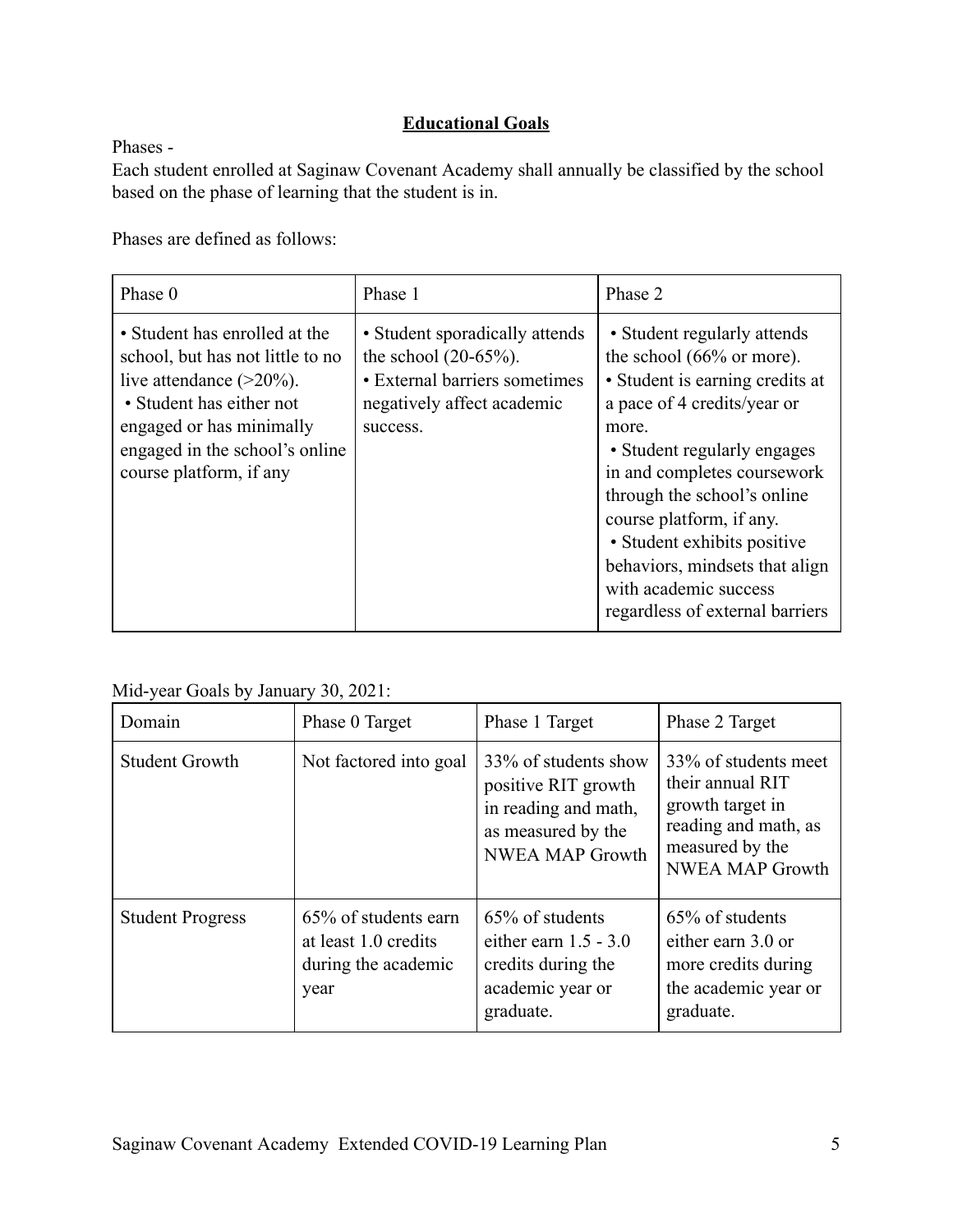| Domain                  | Phase 0 Target                                                              | Phase 1 Target                                                                                                      | Phase 2 Target                                                                                                                    |
|-------------------------|-----------------------------------------------------------------------------|---------------------------------------------------------------------------------------------------------------------|-----------------------------------------------------------------------------------------------------------------------------------|
| <b>Student Growth</b>   | Not factored into goal                                                      | 65% of students show<br>positive RIT growth<br>in reading and math,<br>as measured by the<br><b>NWEA MAP Growth</b> | 65% of students meet<br>their annual RIT<br>growth target in<br>reading and math, as<br>measured by the<br><b>NWEA MAP Growth</b> |
| <b>Student Progress</b> | 65% of students earn<br>at least 2.0 credits<br>during the academic<br>year | 65% of students<br>either earn 3-5.5<br>credits during the<br>academic year or<br>graduate.                         | 65% of students<br>either earn 6.0 or<br>more credits during<br>the academic year or<br>graduate.                                 |

# **Instructional Delivery & Exposure to Core Content**

When in Phases 1-3 educational services will be provided to all students virtually. During Phases 4 and 5, students are provided the options of attending school virtually or in-person to complete online courses.

When in person - Students are placed in cohorts to support transitioning back into the building to assure all health and safety procedures are appropriately implemented. When in person, education will be delivered by highly-qualified, grade level teachers through Edgenuity. Edgenuity is an online learning platform that is aligned to the Michigan Merit Curriculum that is available 24/7. Teachers will work with students on the courses that they are taking. Students take one class at a time and once they earn credit they are moved to the next course on their Educational Development Plan (EDP).

When virtual - Synchronous and Asynchronous instruction will be delivered by highly-qualified, grade level teachers through Edgenuity. Edgenuity is an online learning platform that is aligned to the Michigan Merit Curriculum that is available 24/7. Instruction will be offered using Edgenuity, Google Classroom, GoGuardian, and also social media, phone calls, text messaging, and other modes of communication that teachers and students communicate utilize.Teachers will continue to reach out to students to discuss the course content, to review their progress or investigate their lack of progress, and provide assistance to promote learning, development, and course completion.

Both in person and virtual - Morning Session (7:40 AM-12:00 PM)\*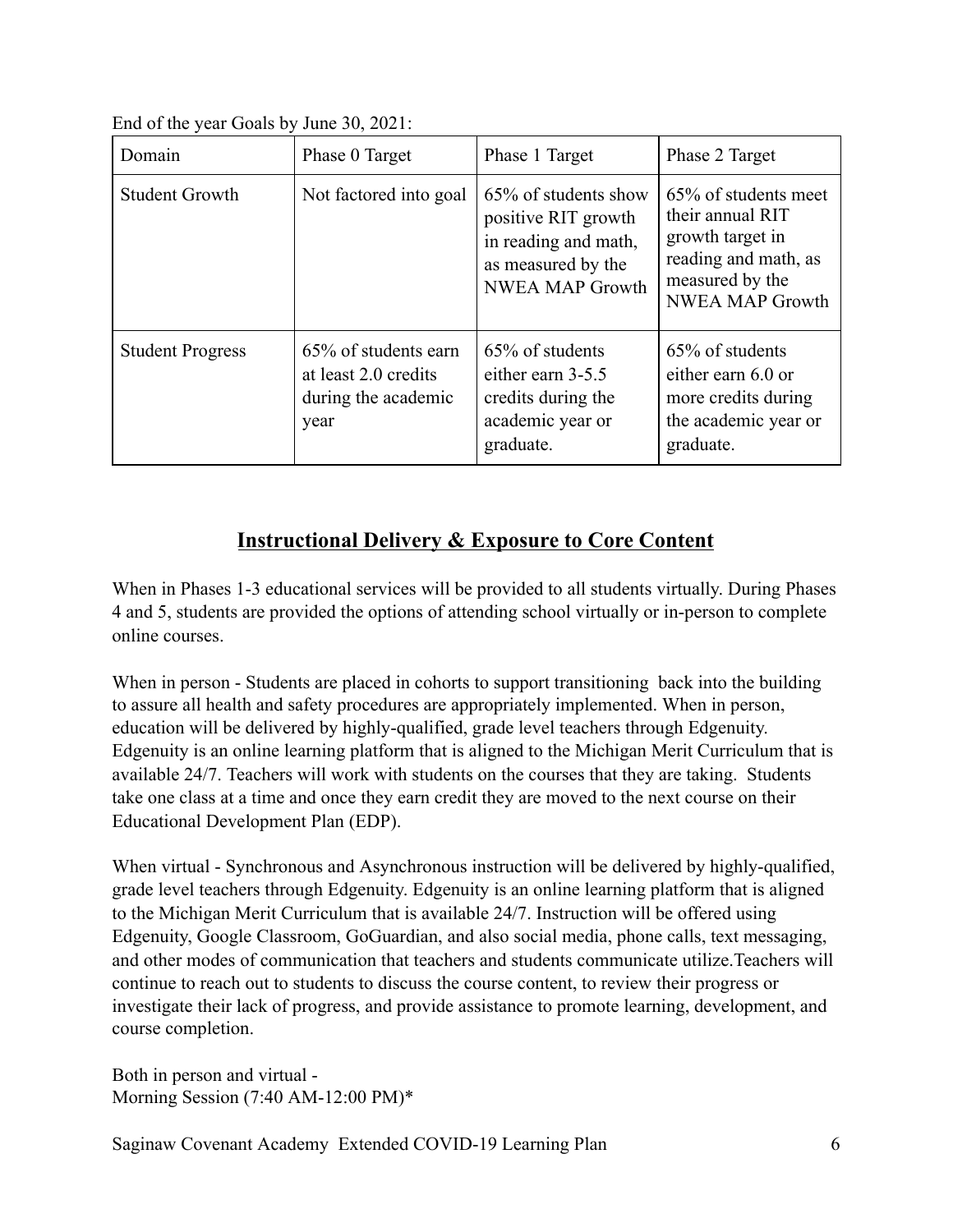-Academic learning

-Teachers provide core content instruction in a family-like classroom

-Teachers build parent-like relationships

------------------------------------------

-Mission team provides love, care, support, and encouragement to eliminate barriers so students can attend school

Afternoon Session (12:00 PM-3:30 PM)

-------------------------------------------

-Advisory/Family groups meet once a week

-1 classroom open for academic learning to support students who can only attend in the PM

-Teachers provide targeted instructional interventions to support progress and reading

-Teachers identify missing students and call/connect or make home visits to support Two-Way Interaction

-Mission team provides love, care and solutions to remove barriers so students can progress -Specialized support for students with children

-Meetings are held, including case conferences, support services, IEPs, restorative practices, etc.

The Academic Acceleration Special Forces Team will complete a deep dive into the curriculum for each core area and look at how to best scaffold the curriculum to assure the scope and sequence of each course is rigorous and appropriate and aligned with state standards. When/if a student does not meet proficiency through Edgentuiy, the teacher will work with the student to address gaps and, possibly, demonstrate content mastery using alternative, authentic methods.

Progress will be reported to students and parents, when appropriate, on a daily basis per live updates in Edgenuity.

Student progress within each Edgenuity course is available to students and parents daily within Edgenuity.